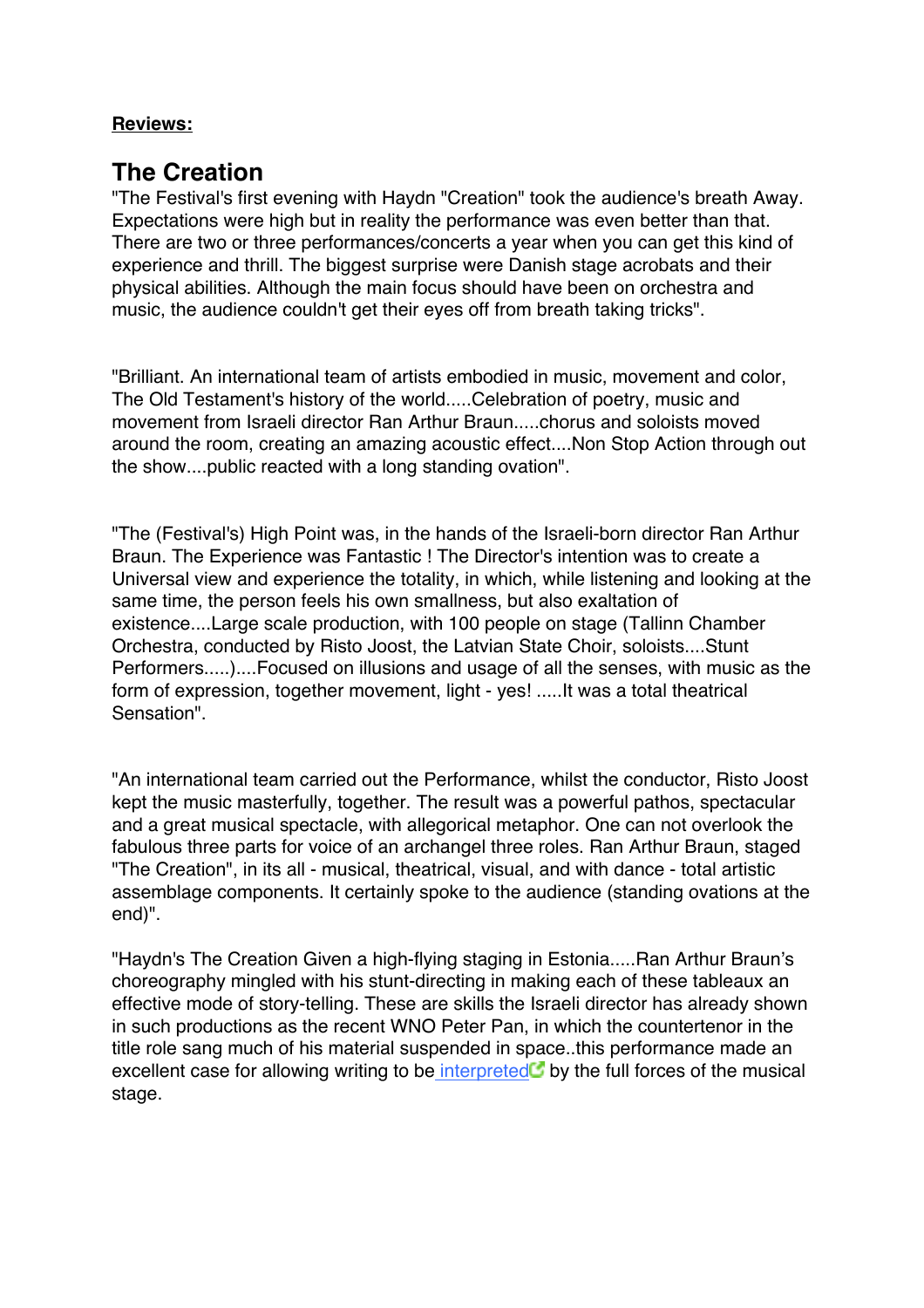## **Peter Pan**

#### **The Guardian**

The flying works splendidly.

#### **The Public Review**

Flying ballet expertly choreographed and executed under the direction of Ran Arthur Braun.

#### **Bachtrack**

Morris' brilliance in his flying harness, as he swooped across the bedroom, walked up the walls and somersaulted in the night sky was a high point of the show. Ran Arthur Braun directed both flight and fight, and did a wonderful job.

#### **The Sunday Times**

Lots and lots of flying. You barely see the wires attached to Peter and his new friends as they swoop through the air. It is almost as good, I felt, as the film of Mary Poppins. The aerial and flight director, Ran Arthur Braun, had almost as much on his plate [as the conductor].

**The Times** Heart-stopping aerial work

## **Alcina**

"Strong effect of skillful acrobatics. Parkour group with six members performed with power and elegance which almost takes your breath away".

"Ran Arthur Braun's choreography with these muscular male physique, (....6 Men who seemed like an Elite Bodyguard Group), with amusing caricature style, added to the performance dynamics and life".

"I have a fever and the only prescription is more dancers.As a woman, I have to high-five Alcina when it comes to her taste in men. The male dancers representing her discarded lovers transformed into animals were a pleasure to watch as they showcased their acrobatic agility and talent to Ran Arthur Braun's captivating choreography".

## **Opernwelt**

"Six muscular men, perform the stunning street dance choreography by Ran Arthur Braun".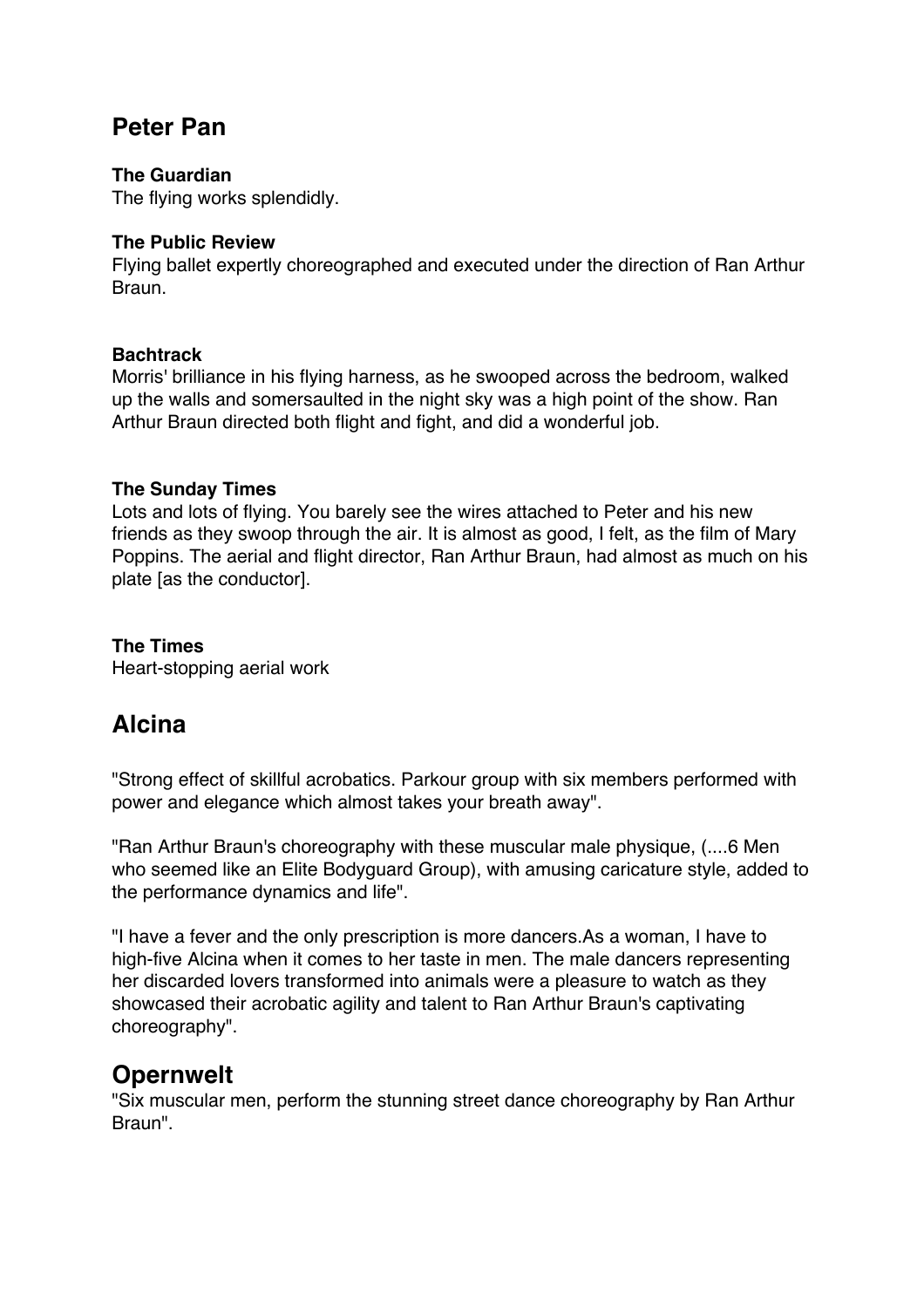# **L'enfant et Sortilege and Rossignol**

"Ingenious and witty"

"Ran Arthur Braun was expected to add a pinch of madness in the opera. Like it was done a year ago, when he staged "Cyberiada" by K. Meyer....Now he proved that his imagination has no limit. Always based on physical theater and virtuosity".

"Dieser Abend ist ob seines überbordenden Einfallsreichtums fabelhaft gelungen. In der Regie von Ran Arthur Braun sind manche Figuren verdoppelt und werden von Tänzern dargestellt, während der Gesangspart aus der Seitenloge erklingt, so wie auch der Chor im Publikum und im Rang postiert ist. So entsteht ein bezaubernder, vielgestaltiger Figurenreigen, den Braun mit einem Feuerwerk an pfiffigen Bewegungsideen über das Instrument defilieren lässt und den Justin C. Arienti hinreißend und mit Liebe zum Detail ausstaffiert hat".

"They managed to create a fantastic and colorful spectacle, with fast-paced and eyecatching action. Undoubtedly, this premiere was a success. Due to interesting choreography (prepared by the director), all the time there is something interesting and funny happening on stage. Great idea was, the unusual location of the choir – the individual voices were deployed on the ground floor and stalls of the audience. This gave an amazing acoustic effect".

"Judging by the reaction of the children at the premiere, they were also under the spell of "what was seen" – directed and choreographed by Ran Arthur Braun".

# **Trans Maghreb**

### **Opera Now, UK**

"Outside the theatre, before Trans Maghreb, the audience was 'transported' to Libya in rebellion, where this Austrian-Arabic chamber music theatre piece took place, with a recreation of the sights, sounds, and smells of the country. The audience became part of the action, herded around the stage, intermingling with the performers. (I was given a bullet-proof vest marked 'Press' to wear.) Unfolding in a black-box space amidst real sand evoking the endless Libyan desert and wall projections of Gaddafi encircled with fire (symbolically evoking his demise), the work became a terrifying experience of what it would be like as a Westerner caught up in the middle of the Arab Spring uprising. […] Trans Maghreb was commissioned as part of the 'Kunst aus der Zeit' (Art of our Times) series at Bregenz Festival. Director Ran Braun conceived the work as organised confusion, resulting in controlled chaos that immerses the audience. The overall effect was powerful and moving, and